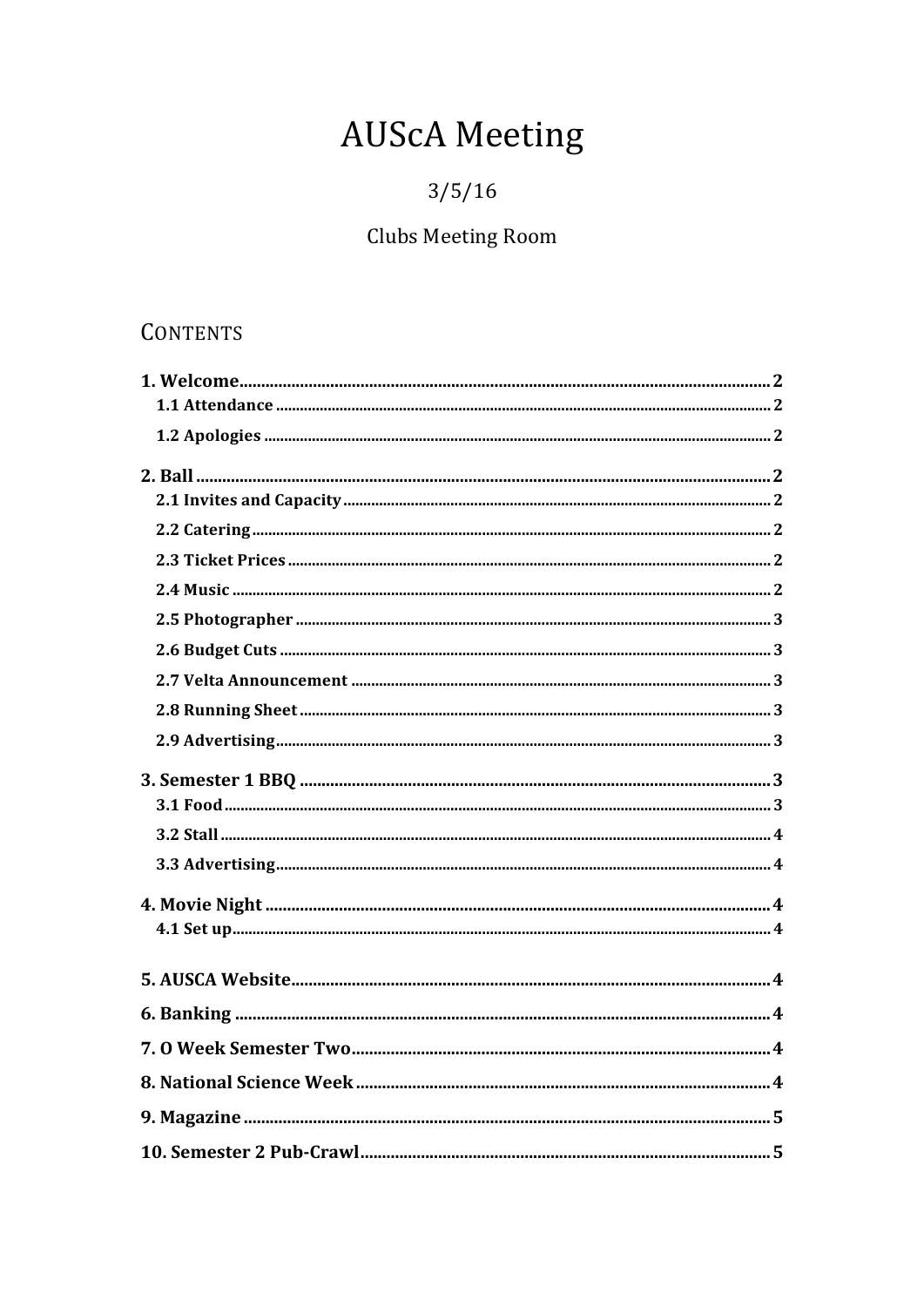# 1. WELCOME

#### 1.1 ATTENDANCE

Urwah Nawaz, Emi Shutz, Kimberly McLean, Catisha Coburn, Joshua Chey, Lauren Fuge, Brittany Howell, Karl Asmussen, Nibir Chowdury, Kirsten Smith, Ellen Swan, Declan Price-Brooks, Michael Capoccia, Jason Oliver, Ben Geytenbeek, Arthur Yeow

#### 1.2 APOLOGIES

Taylor Thomson-Caruso

# 2. BALL

#### 2.1 INVITES AND CAPACITY

Currently, 129 tickets (the maximum) have been sold, with a further 10 people on a waiting list for tickets. There are 37 tickets for staff remaining, although 56 have been invited. An email will be sent out by the COs asking for academics to RSVP so we can ascertain how many we are likely to sell. Any remaining tickets will be sold to those on the waiting list first.

Based on the popularity of the ball, we will need to maximize possible table space. This will most likely be done by a long table configuration, rather than the current configuration of round tables. Emi will email Ayers House in regards to this.

#### 2.2 CATERING

Emi inquired as to whether omitting desserts and having a cake would save money on the ball, but Ayers House cannot offer any discount. Based on this, a cake will not be ordered for the event.

Currently a poll is up on the Facebook group to determine the most popular meal choices for the ball. This will be decided by the end of the week and Ayers House will be informed.

#### 2.3 TICKET PRICES

For any more tickets sold, including for those on the waiting list, tickets will be sold at \$100 per person. 

#### 2.4 MUSIC

Ayers House does not have a piano for us to use. We could hire a grand piano for \$350, but this price in addition to hiring a pianist was deemed too expensive given our current budget.

Two string quartets have been considered, and the most affordable [get name] would cost \$500 for two hours. It was agreed that this string quartet would be hired for 6:30pm (before people begin arriving) until 8:30pm.

The DJ has agreed for \$100 per hour for fewer than four hours (as was originally quoted). The DJ would be hired for  $9:00-11:30$ pm. Urwah will organize to meet with the DJ to organise specifics. The DJ will be provided with a meal, which will cost an additional \$30.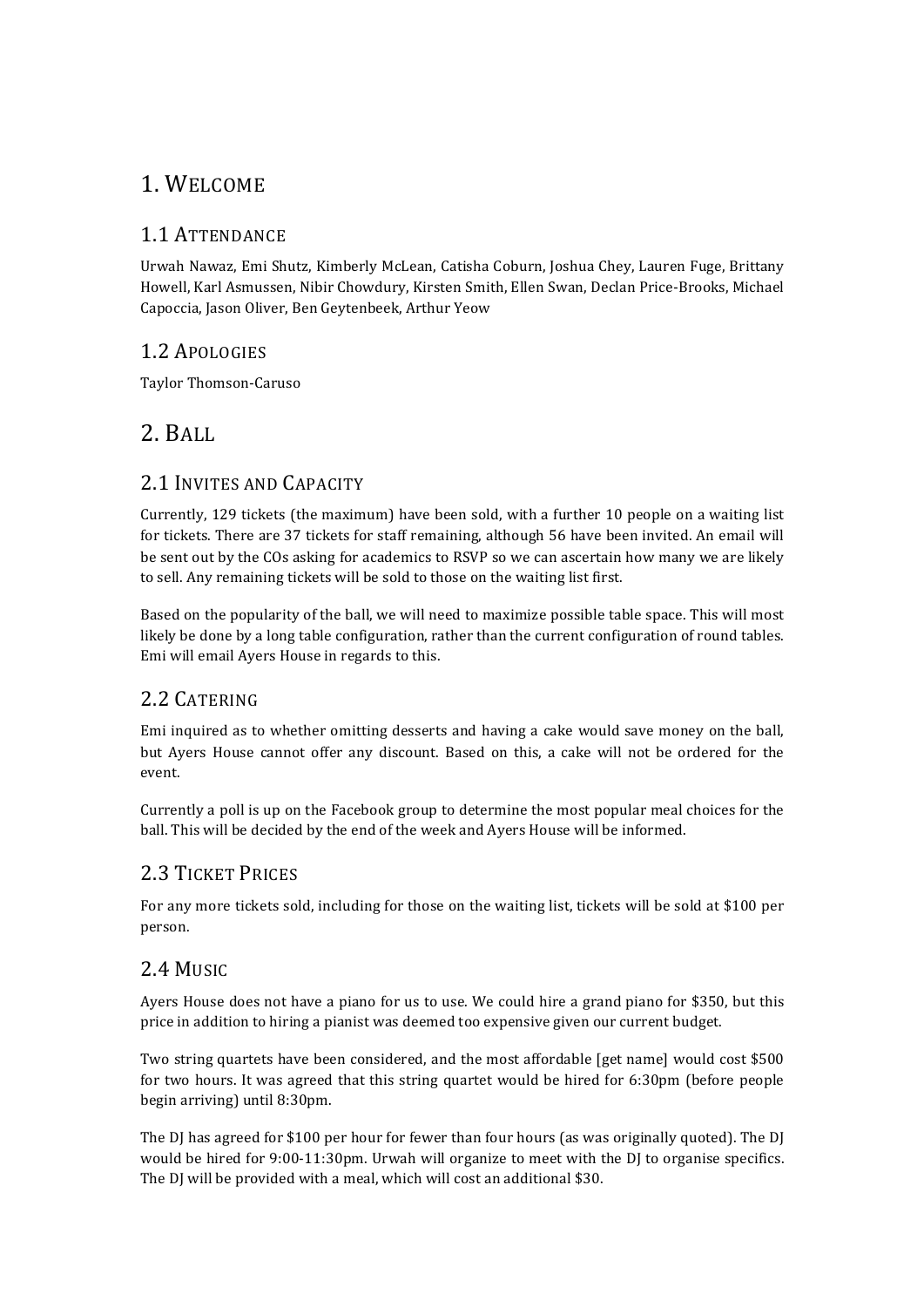#### 2.5 PHOTOGRAPHER

Kim has volunteered to be photographer for the night. A photo-booth will also be set up. This will involve buying a backdrop and props, as well as setting up a camera on a tripod. This will save money compared to hiring a professional photographer.

#### 2.6 BUDGET CUTS

Do the cost of the ball, a number of budget cuts were considered to make it more affordable. This was decided to be less of an issue due to the string quartet and DI being cheaper than originally planned, as well as not hiring a photographer.

Plans to recuperate any loss made by the ball o:

- Email Ayers House and see if we can increase the capacity of the ball to 200. This would allow us to apply for a grant for large events.
- Apply for a club signage grant for \$300 to buy a banner for use at the ball
- Find sponsorship (unlikely)
- Bake Sale during the next semester.
- White t-shirt party
- The new supplier for pub-crawl shirts means that a greater profit will be made from next semester's pub crawl.

#### 2.7 VELTA ANNOUNCEMENT

It has been decided not to announce Velta as the speaker officially yet; since the tickets have already been sold this will not increase sales in any way. This will be added to the staff invitation however. 

#### 2.8 RUNNING SHEET

- 7:00: Pre-drinks
- 7:30 Entre served & Welcome Speech
- 8:00 Velta's Speech
- 9:00 Main
- 9:45 Other presentations (if needed)
- 10:00 Dessert
- $11:30$  Music and drinks stop<br>•  $12:15$  Must leave Avers Hous
- 12:15 Must leave Ayers House

#### 2.9 ADVERTISING

It was decided to let people know the dress code of the ball (formal) as soon as possible. A Facebook post will be released stating this along with an example picture of what is expected.

# 3. SEMESTER 1 BBQ

#### 3.1 FOOD

For sausages, Coles will be used as a supplier, and picked up in the morning of the BBQ. Similarly, bread will be bought the day of the BBQ, and transported using bread crates currently stored in the Clubs room. Vegetarian options will be Bubble n Squeak and capsicum grilled on skewers.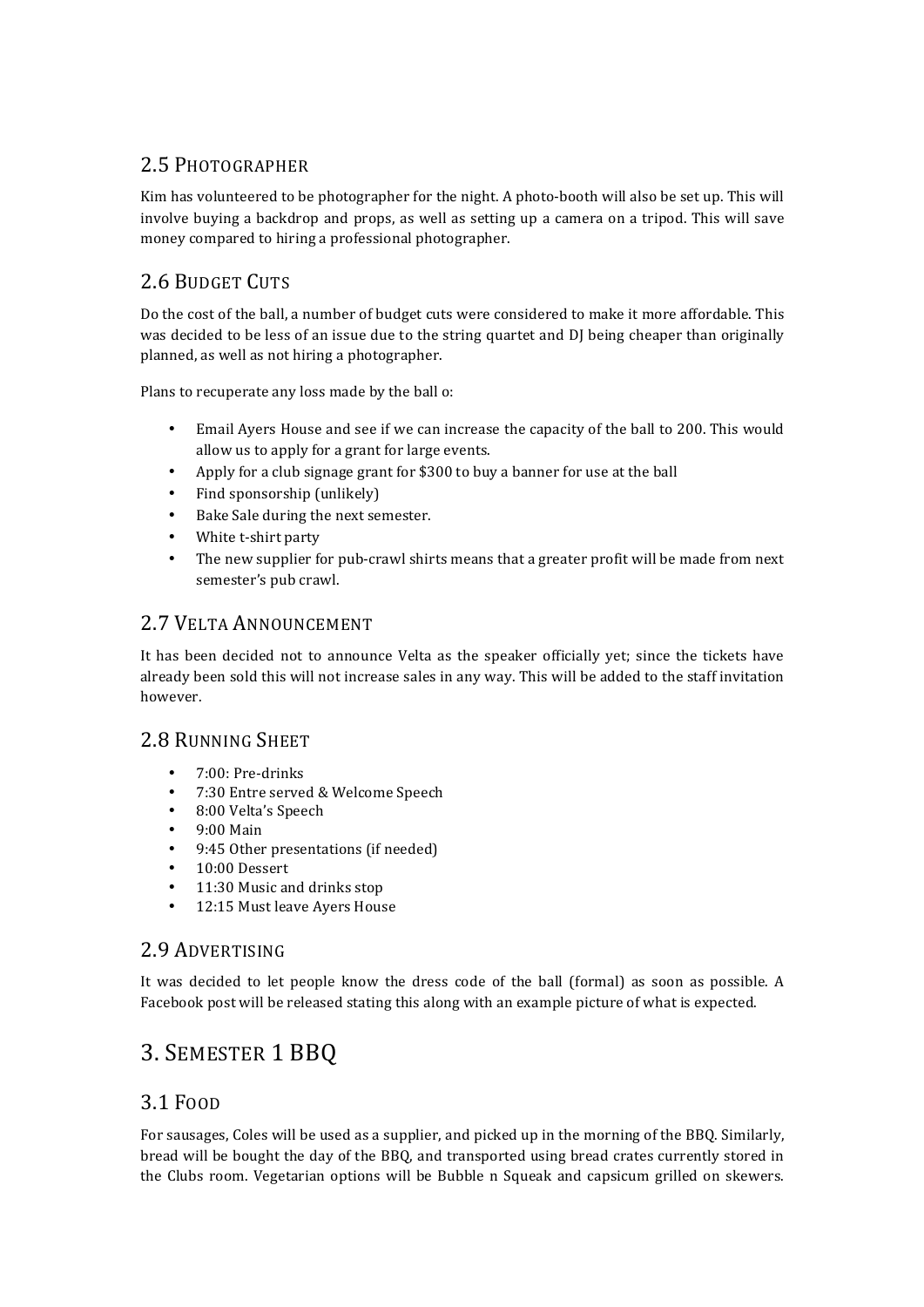These will also be bought on the day. Onions as a side will also be bought. Soft drinks (bought on sale on the  $3<sup>rd</sup>$  will be sold at the event.

#### 3.2 STALL

Two BBQ's will be booked. Marquees and trestle tables will be booked from the AUU by Urwah. A new doodle poll asking for availabilities for the 13<sup>th</sup> will be organised by Catisha.

#### 3.3 ADVERTISING

Advertising will be implemented via Facebook, e-mail and tomorrow evening at the movie night. The event will begin at 10.

### 4. MOVIE NIGHT

A Star Wars Episode VII: The Force Awakens movie night will be held tomorrow night: May 4<sup>th</sup>. The venue is currently the Braggs but will be changed to the Scott Theatre which is better suited for movie viewing.

#### 4.1 SET UP

Emi, Karl and Arthur have offered to make popcorn using the home popcorn makers supplied by Emi and Kirsten. This will be done in the hours prior to the event. Drink cans bought cheaply on the  $3<sup>rd</sup>$  will be sold on the night. Due to the numbers expected to attend, everyone's card will be checked before entering the theatre to ensure that all the people are members (as well as to encourage non-members to sign up to see the movie). Before starting the film, a powerpoint (or similar) of upcoming events will be played on the screen. Michael has offered to create this.

# 5. AUSCA WEBSITE

There are some parts of the AUSCA website that haven't yet been updated. This includes a page called "The Blog" that hasn't been updated since 2015. Due to the use of Facebook and email (as well as the events page on the website) it was decided that a blog is not really necessary.

Not all committee members have made up a profile yet. Those that do not complete the form will have a profile made for them.

# 6. BANKING

Due to previous past difficulties with BankSA, our current bank, the plan is to change to another bank, either NAB or Commbank. This will also allow the committee to create a AUSCA credit card on which to charge expenses, which would make transactions easier. In order to change banks, an SGM need to be held in order to change the constitution. Based on this, changing the bank signatories (to match the current executive) which was to be done this Friday, will be postponed.

# 7. O WEEK SEMESTER TWO

During week one, a white t-shirt party will be run as a meet and greet to raise funds. White tshirts can be sold for \$10 each (for a profit of approximately \$6 per shirt), and a venue (most likely a pub) rented. Fabric markers will be handed out so people can write on there t-shirts.

# 8. NATIONAL SCIENCE WEEK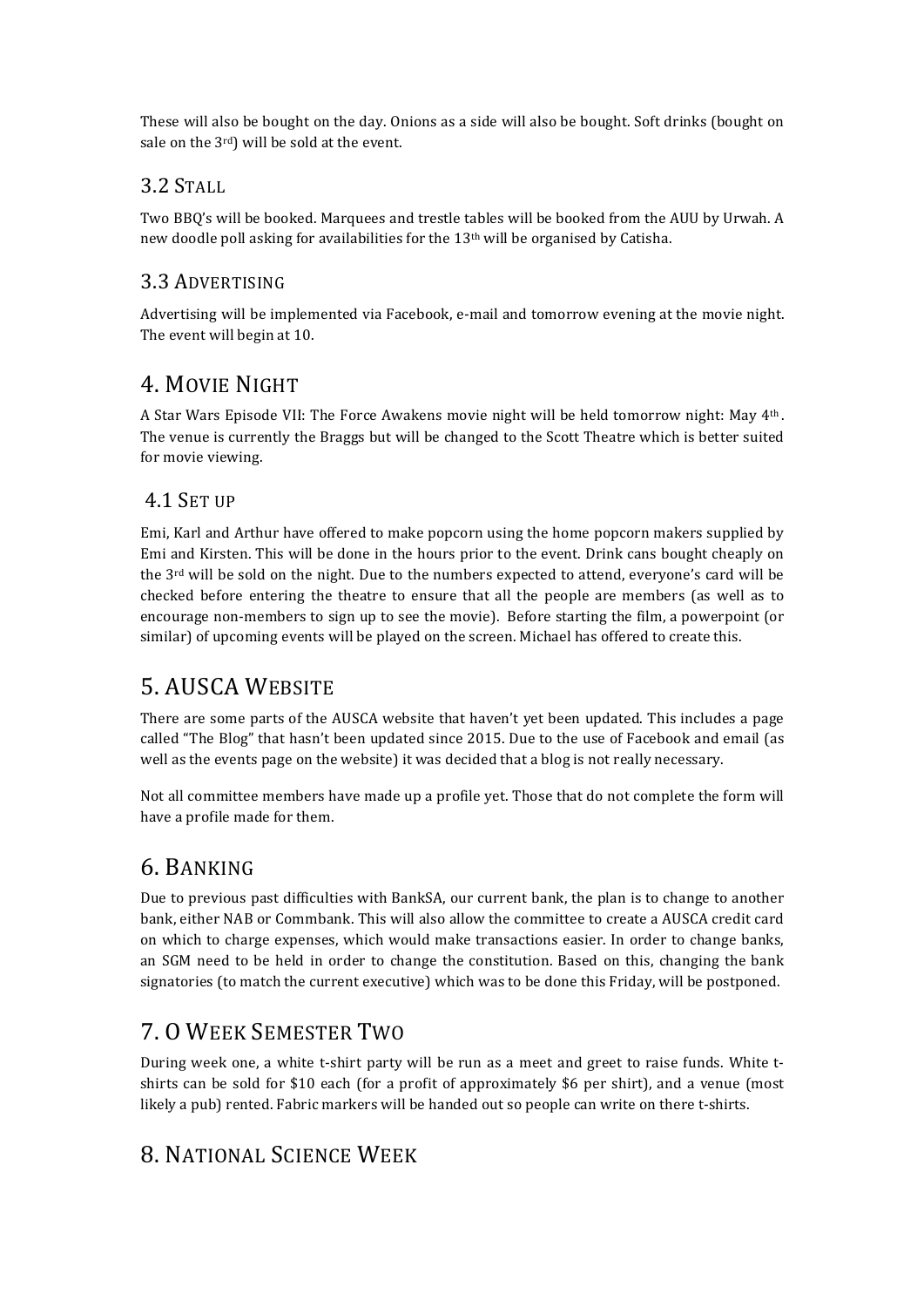During National Science Week, the committee will run a lab coat tie-die day, possibly on North Terrace. Kim will need to organise and submit a grant for funding for this.

#### 9. MAGAZINE

As outlined below, Brittany proposed to the committee an idea for some magazines:

The proposal is to produce and distribute two different AUScA magazines. The first is to be targeted at first years. It can include information about how to access student short-term loans and scholarships, as well as legal advice and other things. It can have an academic section, about how work is graded at university, how much support is offered, how supplementary exams work, and other vital information. It should also have basic things like maps and fun facts. The union, club structure, SRC and other student governance should be covered. And naturally, it will emphasise that AUScA is the best club to join.

The Faculty of Sciences has indicated that they may have some potential funding. So we should aim to keep it free.

Magazine  $#2$  is more of a course catalogue released at the end of the year targeted at students going into second and third year. It will feature reviews of every subject within the Faculty of Sciences for second and third years. Reviews will be in two forms: (1) Prose responses gathered from student submissions (censored and monitored). (2) polls about the difficulty, lecturer quality and time required for each course, gathered from student votes. Courses like Multivariable & Complex Calculus II and Physiology that are not in the Faculty of Science but are taken by many students will be mentioned but not reviewed. Feature articles should be about honours, masters and PhD, as well as other options for careers. Overloading should be covered too.

While both magazines were viewed favourably by the committee, based on the possibility of funding and the timing of distributed (Magazine #1 will need to be ready for next year's O-week while Magazine  $#2$  would need to be ready by the end of this year), it was decided that Magazine #1 would be a more viable option. Based on the success of this, magazine #2 could also be produced next year. Our remaining grant money for the year (\$500) could be allocated for this project. A meeting with Roger (our correspondent in the Faculty of Sciences) next week will be used to assess the possibility of potential funding from the Faculty.

Based on the size of this project, a sub-committee was formed to work on it. This sub-committee consisted of:

- Lauren Fuge
- Kirsten Smith
- Kimberly McLean
- Brittany Howell
- Karl Asmussen
- Ellen Swan
- Declan Price-Brooks
- Nibir Chowdury

# 10. SEMESTER 2 PUB-CRAWL

The next pub-crawl will be held Friday  $16<sup>th</sup>$  September (Week 6). Due to our new supplier, the next semester pub-crawl shirt design needs to be organised soon in order for them to be able to fill the order in on time. The theme for the pub-crawl will be "Retrovirus". While it was